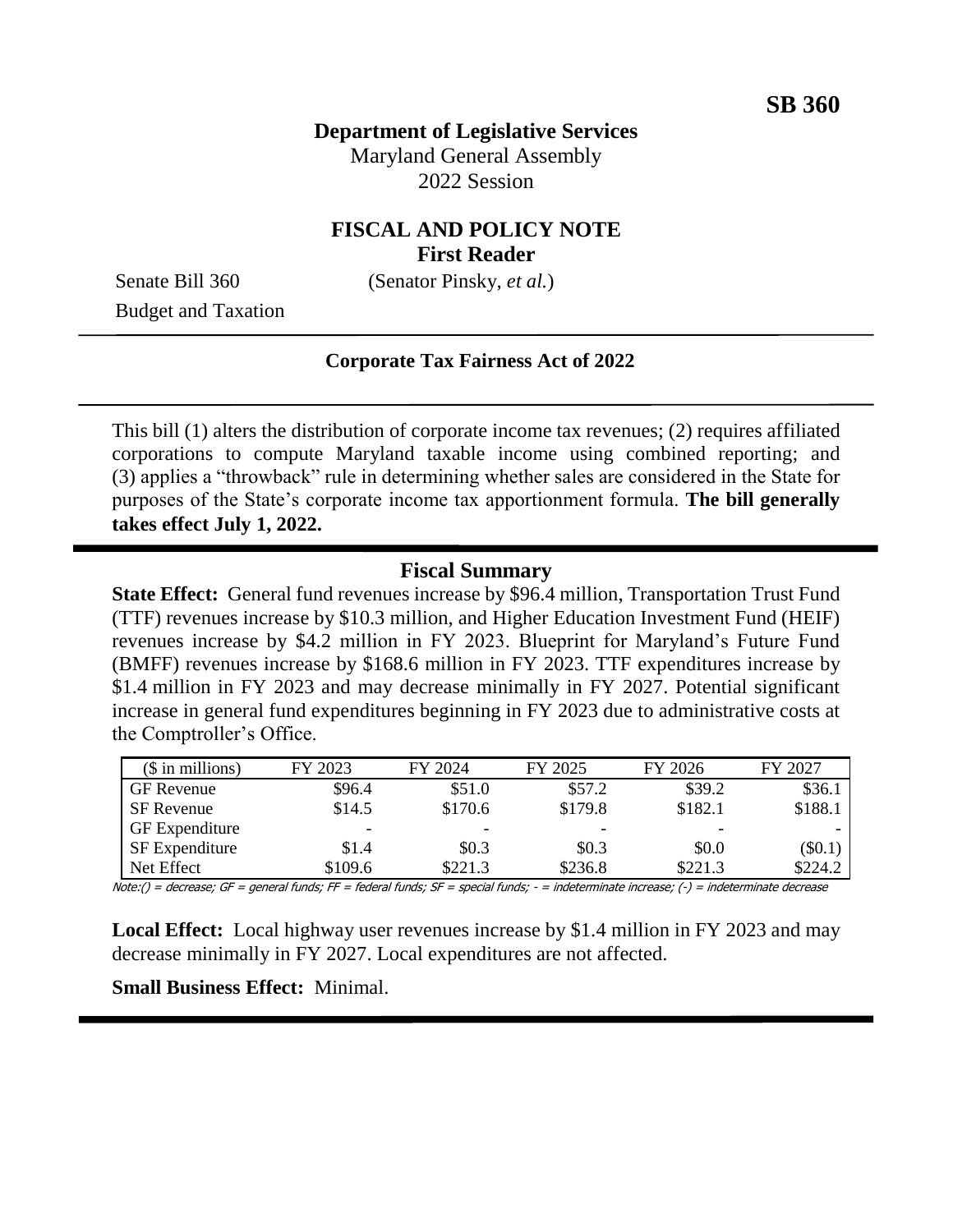# **Analysis**

#### **Bill Summary:**

#### *Revenue Distribution*

The bill alters the distribution of the corporate income tax beginning in fiscal 2024. The Comptroller must distribute 5.5% of corporate income tax revenues to the HEIF and 7.6% to the BMFF. After making these distributions, the Comptroller must distribute 15.5% of the remaining revenue (approximately 13.47% of *total* revenues) to the TTF. **Exhibit 1** shows the corporate income tax revenue distribution under current law and the distribution under the bill beginning in fiscal 2024.

|                                                                                                                        | <b>Exhibit 1</b><br><b>Corporate Income Tax Revenue Distribution</b> |                 |  |  |  |
|------------------------------------------------------------------------------------------------------------------------|----------------------------------------------------------------------|-----------------|--|--|--|
|                                                                                                                        | <b>Current Law</b>                                                   | <b>Proposed</b> |  |  |  |
| <b>General Fund</b>                                                                                                    | 79.41%                                                               | 73.43%          |  |  |  |
| HEIF                                                                                                                   | 6.00%                                                                | 5.50%           |  |  |  |
| <b>BMFF</b>                                                                                                            | 0%                                                                   | 7.60%           |  |  |  |
| <b>TTF</b>                                                                                                             | 14.59%                                                               | 13.47%          |  |  |  |
| Total                                                                                                                  | 100.00%                                                              | 100.00%         |  |  |  |
| BMFF: Blueprint for Maryland's Future Fund<br>HEIF: Higher Education Investment Fund<br>TTF: Transportation Trust Fund |                                                                      |                 |  |  |  |
| Source: Department of Legislative Services                                                                             |                                                                      |                 |  |  |  |

### *Combined Reporting*

Beginning in tax year 2023, the bill requires corporations engaged in a unitary business to compute Maryland taxable income using "combined reporting." The Comptroller is required to adopt regulations to carry out the combined reporting provisions of the bill, and the regulations must be consistent with the principles for determining the existence of a unitary business adopted by the Multistate Tax Commission.

Combined groups are required to file "combined income tax returns," except as provided by regulations. A corporation or pass-through entity that is a member of a combined group must compute its Maryland taxable income using the combined reporting method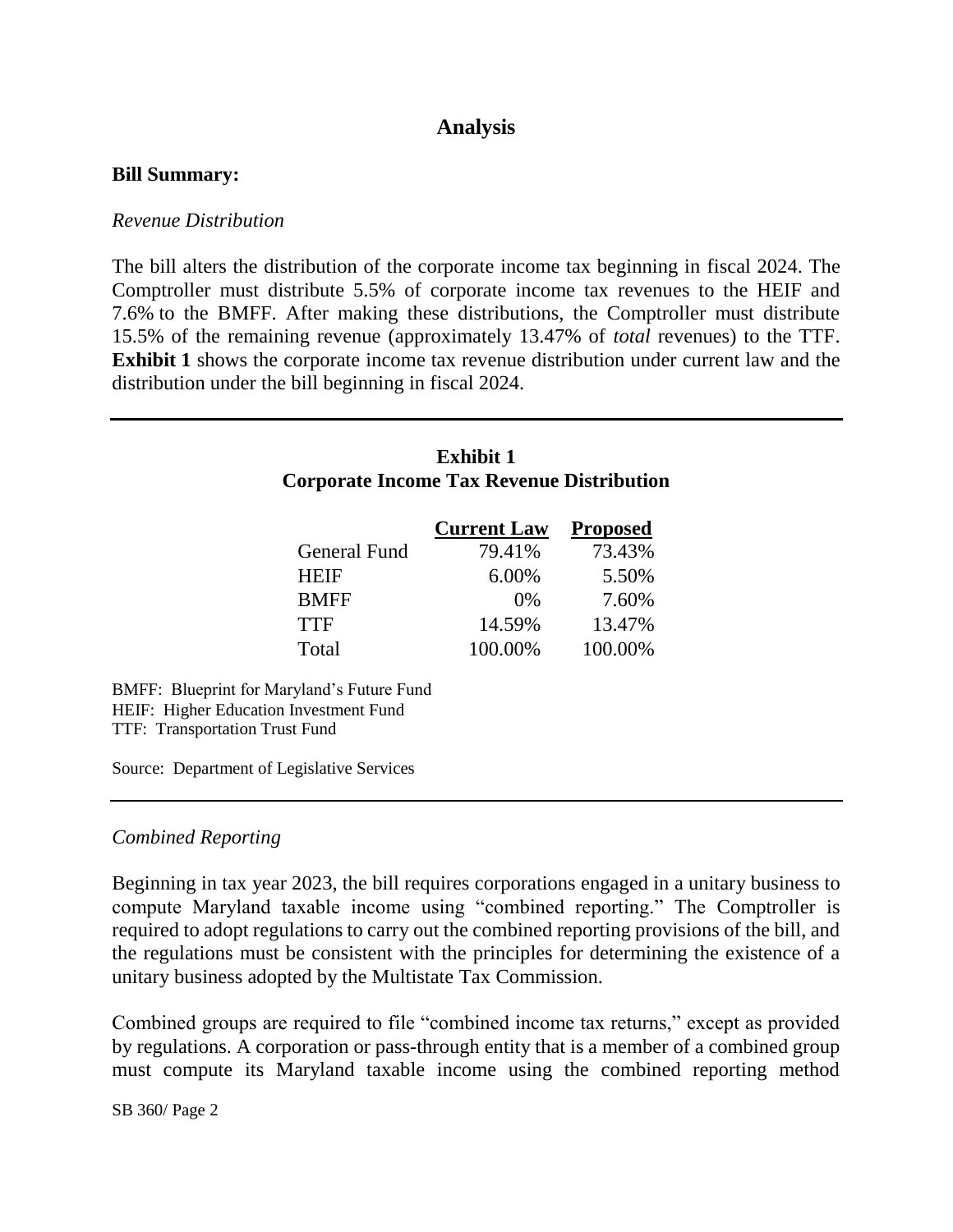(1) taking into account the combined income of all members of the combined group; (2) apportioning the combined income to Maryland using the combined factors of all members of the combined group; and (3) allocating the apportioned income among the members of the group that are subject to the Maryland income tax. If a unitary business includes income from a partnership, the income to be included in the total income of the combined group equals the direct and indirect distributive share of the partnership's unitary business income allocated to any member of the combined group. The bill provides that, subject to regulations issued by the Comptroller, corporations may elect to use the "water's edge method," essentially including only corporations incorporated in the United States and those generally having significant United States presence in the combined group for combined filing purposes.

## *Throwback Rule*

Beginning in tax year 2022, sales of tangible personal property must be included in the numerator of the sales factor used for determining the Maryland taxable income of a multistate corporation if (1) the property is delivered or shipped to a purchaser within the State, regardless of the point from where it is shipped or other conditions of the sale or (2) the property is shipped from an office, store, warehouse, factory, or other place of storage in the State and the corporation is not taxable in the state of the purchaser. The bill provides that a corporation is considered taxable in a state if (1) in that state the corporation is subject to a net income tax, a franchise tax measured by net income, a franchise tax for the privilege of doing business, or a corporate stock tax or (2) that state has jurisdiction to subject the taxpayer to a net income tax, regardless of whether, in fact, the state imposes a tax.

## *Tax Assessment*

The Comptroller must assess interest and penalties if a corporation pays estimated tax of less than 90% of the required tax for tax year 2022.

**Current Law:** A corporate income tax rate of 8.25% is applied to a corporation's Maryland taxable income. In general, the Maryland corporate income tax is computed using federal provisions to determine income and deductions. Maryland is a "unitary business" State, in that a corporation is required to allocate all of its Maryland income (that portion that is "derived from or reasonably attributable to its trade or business in the State") attributable to the corporation's "unitary business." Essentially, a unitary business exists when the operations of the business in various locations or divisions or through related members of a corporate group are interrelated to and interdependent on each other to such an extent that it is reasonable to treat the business as a single business for tax purposes, and it is not practicable to accurately reflect the income of the various locations, divisions, or related members of a corporate group by separate accounting.

SB 360/ Page 3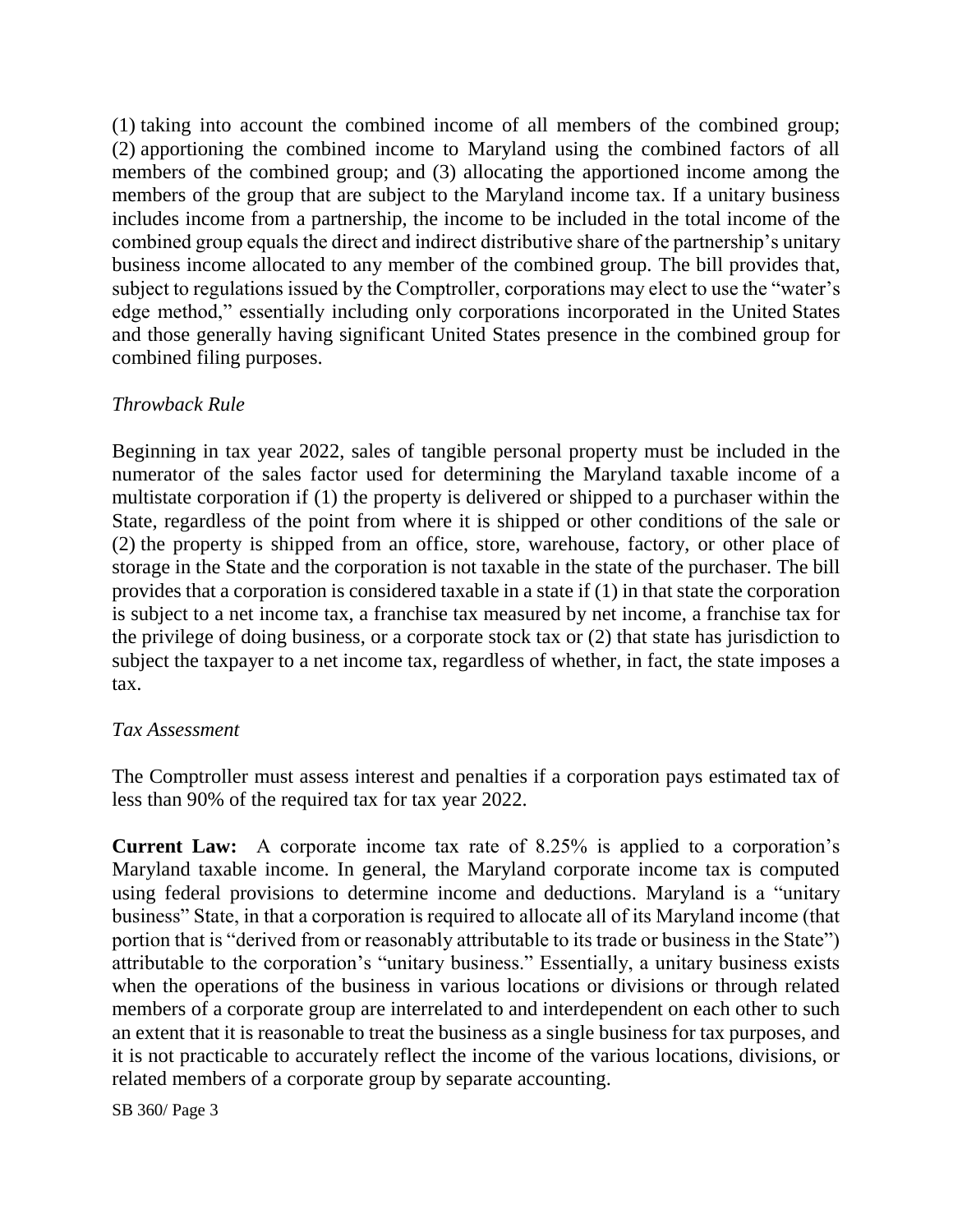Under Maryland law, however, the application of the unitary business principle is limited in the case of affiliated groups of related corporations because of the requirement that each separate corporation must file a separate income tax return and determine its own taxable income on a separate basis. For a multicorporate group, the unitary business principle is restricted to consider only the isolated income and business activities of each separate legal entity. Even though the activities of related corporations may constitute a single unitary business, the affiliated corporations that lack nexus with the State (or are protected from taxation by federal law) are not subject to the corporate income tax, and neither the net income nor the apportionment factors of those affiliated corporations are taken into account on the corporate income tax return of any related corporation that is subject to the tax.

Under existing Maryland apportionment of income rules, the sales factor of the apportionment fraction is generally determined by including in the denominator all sales of the corporation and by including in the numerator only those sales of property delivered or shipped to a purchaser within the State, regardless of point of shipment or other conditions of sale, making Maryland a "destination" state. However, federal law essentially prevents other states from imposing corporate taxes on sales by Maryland corporations, even though they make sales in those states, if the corporation limits its activities in the other states to specified permissible activities. The interaction of Maryland's corporate taxation rules and the federal restriction therefore results in "nowhere income" – income that is apportioned nowhere for state income tax purposes. Under the bill, in calculating the sales factor of the apportionment fraction, sales of goods to a purchaser located in another state where the seller is not taxable are included (or "thrown back") in the numerator if the property is shipped from Maryland.

## *Blueprint for Maryland's Future Fund*

BMFF is a special nonlapsing fund that may be used only to assist in providing adequate funding for early childhood education and primary and secondary education based on the recommendations of the Commission on Innovation and Excellence in Education, including revised education funding formulas.

**State Revenues:** The bill (1) beginning in fiscal 2024 alters the distribution of corporate income tax revenues; (2) requires beginning in tax year 2023 combined reporting under the corporate income tax; and (3) adopts beginning in tax year 2022 the throwback rule under the corporate income tax. As a result, general fund revenues increase by \$96.4 million, TTF revenues increase by \$10.3 million, and HEIF revenues increase by \$4.2 million in fiscal 2023. BMFF revenues increase by \$168.6 million in fiscal 2024. **Exhibit 2** shows the State revenue impact of the bill.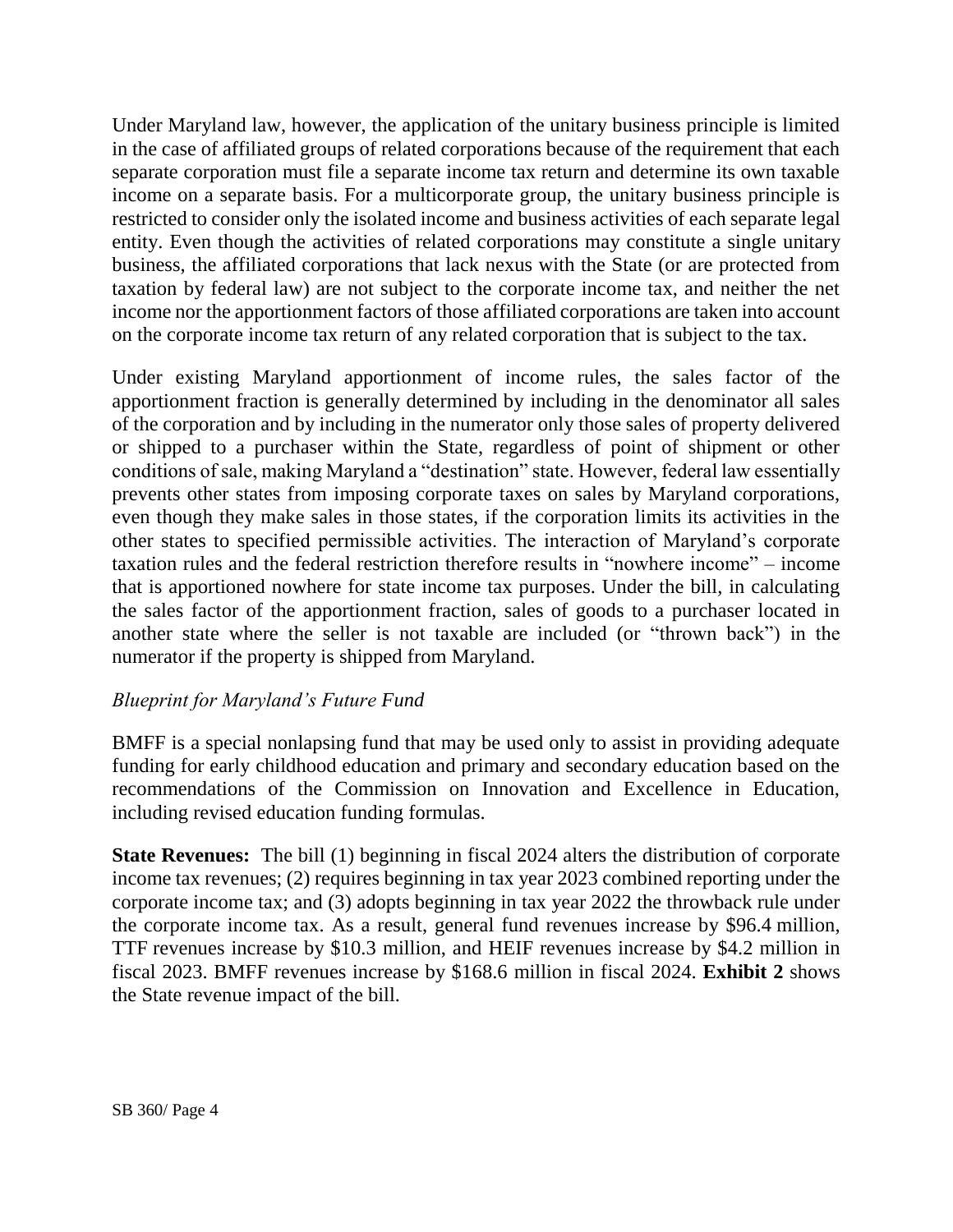|                                                | FY 2023 | FY 2024   | <b>FY 2025</b> | <b>FY 2026</b> | <b>FY 2027</b> |
|------------------------------------------------|---------|-----------|----------------|----------------|----------------|
| <b>Alter Corporate Income Tax Distribution</b> |         |           |                |                |                |
| General Fund                                   | \$0.0   | (\$121.6) | (\$127.2)      | (\$132.8)      | (\$138.0)      |
| <b>HEIF</b>                                    | 0.0     | (10.2)    | (10.6)         | (11.1)         | (11.5)         |
| <b>BMFF</b>                                    | 0.0     | 154.6     | 161.7          | 168.9          | 175.5          |
| <b>TTF</b>                                     | 0.0     | (22.9)    | (23.9)         | (25.0)         | (26.0)         |
| <b>Total</b>                                   | \$0.0   | \$0.0     | \$0.0          | \$0.0          | \$0.0          |
| <b>Combined Reporting</b>                      |         |           |                |                |                |
| <b>General Fund</b>                            | \$34.6  | \$117.3   | \$126.5        | \$119.0        | \$121.1        |
| <b>HEIF</b>                                    | 2.6     | 8.8       | 9.5            | 8.9            | 9.1            |
| <b>BMFF</b>                                    | 0.0     | 12.1      | 13.1           | 12.3           | 12.5           |
| <b>TTF</b>                                     | 6.4     | 21.5      | 23.2           | 21.8           | 22.2           |
| <b>Total</b>                                   | \$43.6  | \$159.7   | \$172.3        | \$162.0        | \$164.9        |
| <b>Throwback Rule</b>                          |         |           |                |                |                |
| <b>General Fund</b>                            | \$61.8  | \$55.3    | \$57.9         | \$53.0         | \$53.0         |
| <b>HEIF</b>                                    | 1.6     | 1.4       | 1.4            | 1.3            | 1.3            |
| <b>BMFF</b>                                    | 0.0     | 1.9       | 2.0            | 1.8            | 1.8            |
| <b>TTF</b>                                     | 3.9     | 3.3       | 3.5            | 3.2            | 3.2            |
| <b>Total</b>                                   | \$67.4  | \$61.8    | \$64.7         | \$59.3         | \$59.3         |
| <b>Net Effect</b>                              |         |           |                |                |                |
| <b>General Fund</b>                            | \$96.4  | \$51.0    | \$57.2         | \$39.2         | \$36.1         |
| <b>HEIF</b>                                    | 4.2     | (0.03)    | 0.3            | (0.9)          | (1.2)          |
| <b>BMFF</b>                                    | 0.0     | 168.6     | 176.8          | 183.0          | 189.8          |
| <b>TTF</b>                                     | 10.3    | 2.0       | 2.8            | 0.0            | (0.5)          |
| <b>Total</b>                                   | \$111.0 | \$221.6   | \$237.1        | \$221.3        | \$224.2        |

# **Exhibit 2 Revenue Impact of Legislation (\$ in Millions)**

BMFF: Blueprint for Maryland's Future Fund HEIF: Higher Education Investment Fund

TTF: Transportation Trust Fund

This estimate is based on the Comptroller's estimate of the average impact of combined reporting and the adoption of the throwback rule in prior tax years, adjusted for subsequent changes in the economy and corporate income tax revenues. The actual impact could vary significantly from the estimates based on these variables and the implementation of combined reporting as adopted by regulations. In any given year, revenues could decrease significantly due to the high level of volatility in the factors that influence the corporate income tax.